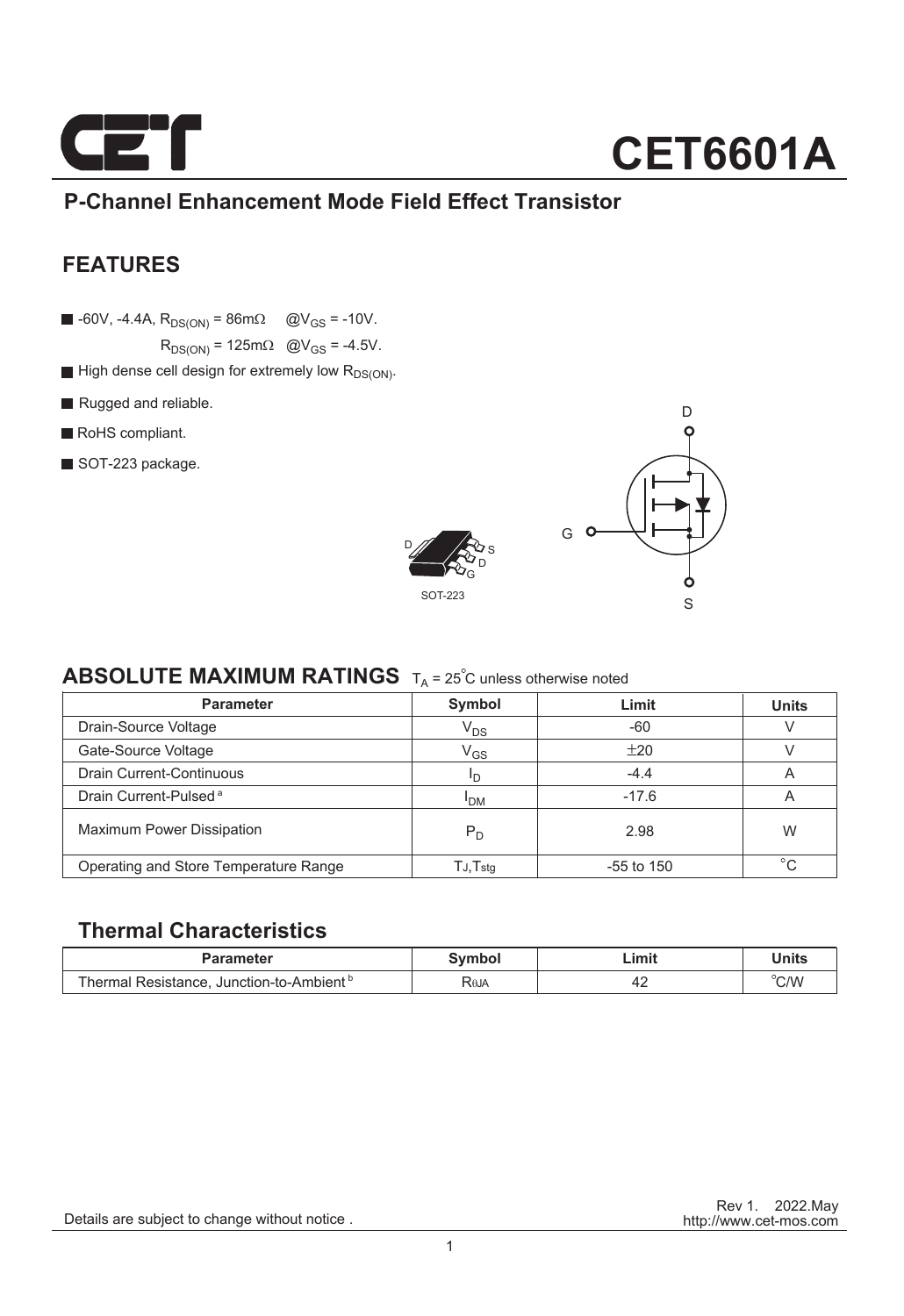

# **CET6601A**

### **Electrical Characteristics**  $T_A = 25^\circ$ C unless otherwise noted

| <b>Parameter</b>                                              | Symbol                                           | <b>Test Condition</b>                               | Min  | Typ            | Max    | <b>Units</b> |  |  |  |  |
|---------------------------------------------------------------|--------------------------------------------------|-----------------------------------------------------|------|----------------|--------|--------------|--|--|--|--|
| <b>Off Characteristics</b>                                    |                                                  |                                                     |      |                |        |              |  |  |  |  |
| Drain-Source Breakdown Voltage                                | BV <sub>DSS</sub>                                | $V_{GS} = 0V$ , $I_D = -250 \mu A$<br>$-60$         |      |                |        | $\vee$       |  |  |  |  |
| Zero Gate Voltage Drain Current                               | $I_{DSS}$                                        | $V_{DS}$ = -60V, $V_{GS}$ = 0V                      |      |                | $-1$   | μA           |  |  |  |  |
| Gate Body Leakage Current, Forward                            | $I_{GSSF}$                                       | $V_{GS}$ = 20V, $V_{DS}$ = 0V                       |      |                | 100    | nA           |  |  |  |  |
| Gate Body Leakage Current, Reverse                            | <b>IGSSR</b>                                     | $V_{GS}$ = -20V, $V_{DS}$ = 0V                      |      |                | $-100$ | nA           |  |  |  |  |
| On Characteristics <sup>c</sup>                               |                                                  |                                                     |      |                |        |              |  |  |  |  |
| Gate Threshold Voltage                                        | $V_{GS(th)}$                                     | $V_{GS} = V_{DS}$ , $I_D = -250 \mu A$              | $-1$ |                | $-3$   | $\vee$       |  |  |  |  |
| <b>Static Drain-Source</b>                                    |                                                  | $VGS = -10V$ , $ID = -1A$                           |      | 65             | 86     | $m\Omega$    |  |  |  |  |
| On-Resistance                                                 | $R_{DS(on)}$                                     | $V$ GS = -4.5V, ID =-1A                             |      | 75             | 125    | $m\Omega$    |  |  |  |  |
| Dynamic Characteristics <sup>d</sup>                          |                                                  |                                                     |      |                |        |              |  |  |  |  |
| Input Capacitance                                             | $C_{\text{iss}}$                                 |                                                     |      | 1080           |        | pF           |  |  |  |  |
| <b>Output Capacitance</b>                                     | $\text{C}_{\text{oss}}$                          | $V_{DS}$ = -30V, $V_{GS}$ = 0V,<br>$f = 10$ MHz     |      | 75             |        | pF           |  |  |  |  |
| Reverse Transfer Capacitance                                  | $\mathsf{C}_{\mathsf{r}\underline{\mathsf{ss}}}$ |                                                     |      | 50             |        | pF           |  |  |  |  |
| Switching Characteristics <sup>d</sup>                        |                                                  |                                                     |      |                |        |              |  |  |  |  |
| Turn-On Delay Time                                            | $t_{d(0n)}$                                      |                                                     |      | 13             |        | ns           |  |  |  |  |
| Turn-On Rise Time                                             | t,                                               | $V_{DD}$ = -30V, $I_D$ = -1A,                       |      | 4              |        | ns           |  |  |  |  |
| Turn-Off Delay Time                                           | $t_{d(\text{off})}$                              | $V_{GS}$ = -10V, R <sub>GEN</sub> = 6 $\Omega$      |      | 118            |        | ns           |  |  |  |  |
| <b>Turn-Off Fall Time</b>                                     | t <sub>f</sub>                                   |                                                     |      | 30             |        | ns           |  |  |  |  |
| <b>Total Gate Charge</b>                                      | $Q_{q}$                                          |                                                     |      | 11             |        | nC           |  |  |  |  |
| Gate-Source Charge                                            | $\mathsf{Q}_{\text{g}\underline{s}}$             | $V_{DS}$ = -30V, $I_D$ = -3.5A,<br>$V_{GS} = -4.5V$ |      | 3              |        | nC           |  |  |  |  |
| Gate-Drain Charge                                             | $\mathsf{Q}_{\mathsf{qd}}$                       |                                                     |      | $\overline{4}$ |        | nC           |  |  |  |  |
| <b>Drain-Source Diode Characteristics and Maximun Ratings</b> |                                                  |                                                     |      |                |        |              |  |  |  |  |
| Drain-Source Diode Forward Current                            | اج                                               |                                                     |      |                | $-2.4$ | A            |  |  |  |  |
| Drain-Source Diode Forward Voltage <sup>c</sup>               | $\mathsf{V}_{\mathsf{S}\underline{\mathsf{D}}}$  | $V_{GS} = 0V$ , $I_S = -2A$                         |      |                | $-1.2$ | $\vee$       |  |  |  |  |
|                                                               |                                                  |                                                     |      |                |        |              |  |  |  |  |

**Notes :**<br>a.Repetitive Rating : Pulse width limited by maximum junction temperature<br>b.Surface Mounted on FR4 Board, t ≤ 10 sec.<br>c.Pulse Test : Pulse Width ≤ 300µs, Duly Cyde ≤ 2%.<br>d.Guaranteed by design, not subject to pr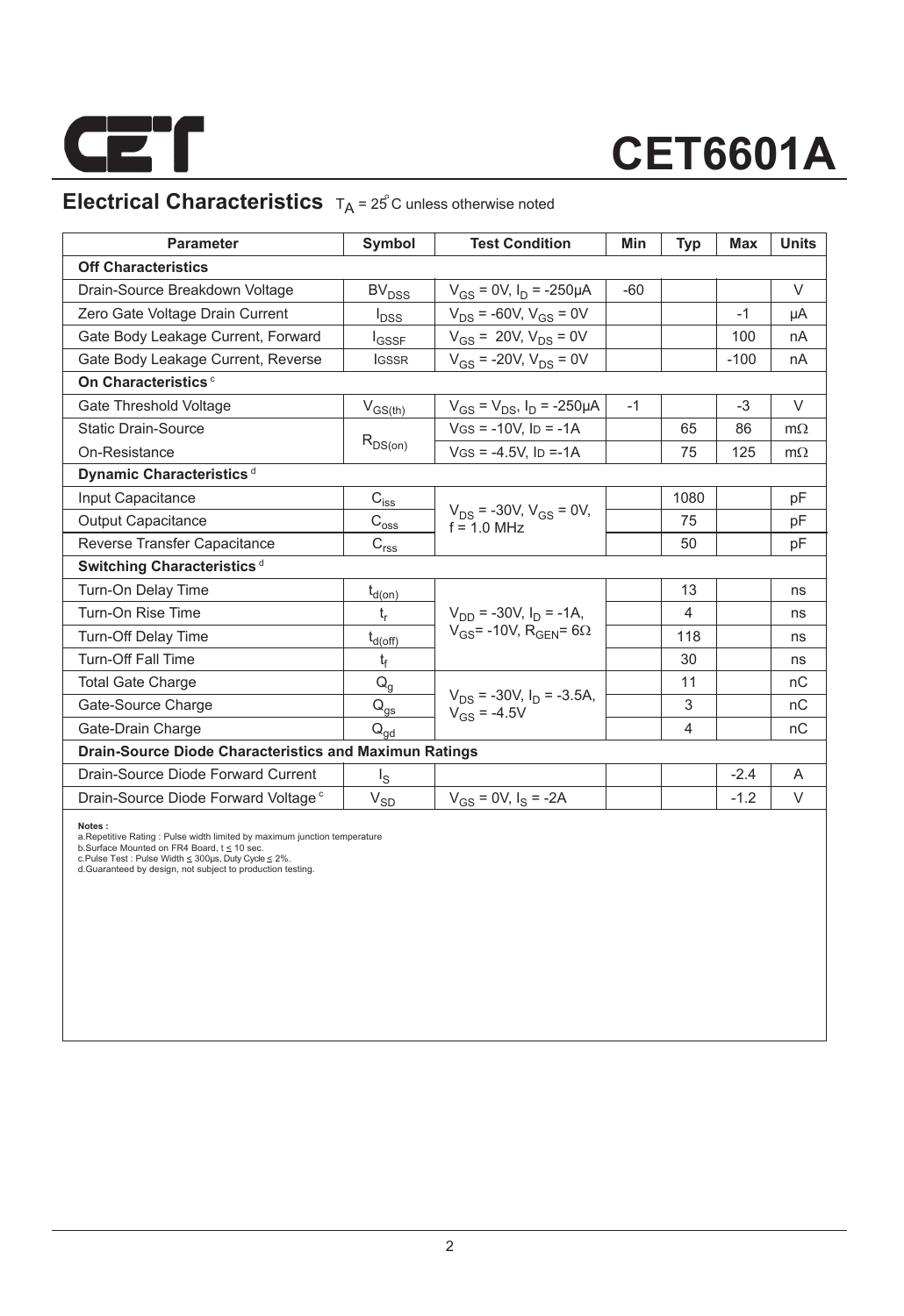



#### **Figure 1. Output Characteristics**



**Figure 3. Capacitance**



**Figure 5. Gate Threshold Variation with Temperature**

### **CET6601A**



**Figure 2. Transfer Characteristics**



**Figure 4. On-Resistance Variation with Temperature**



**Figure 6. Body Diode Forward Voltage Variation with Source Current**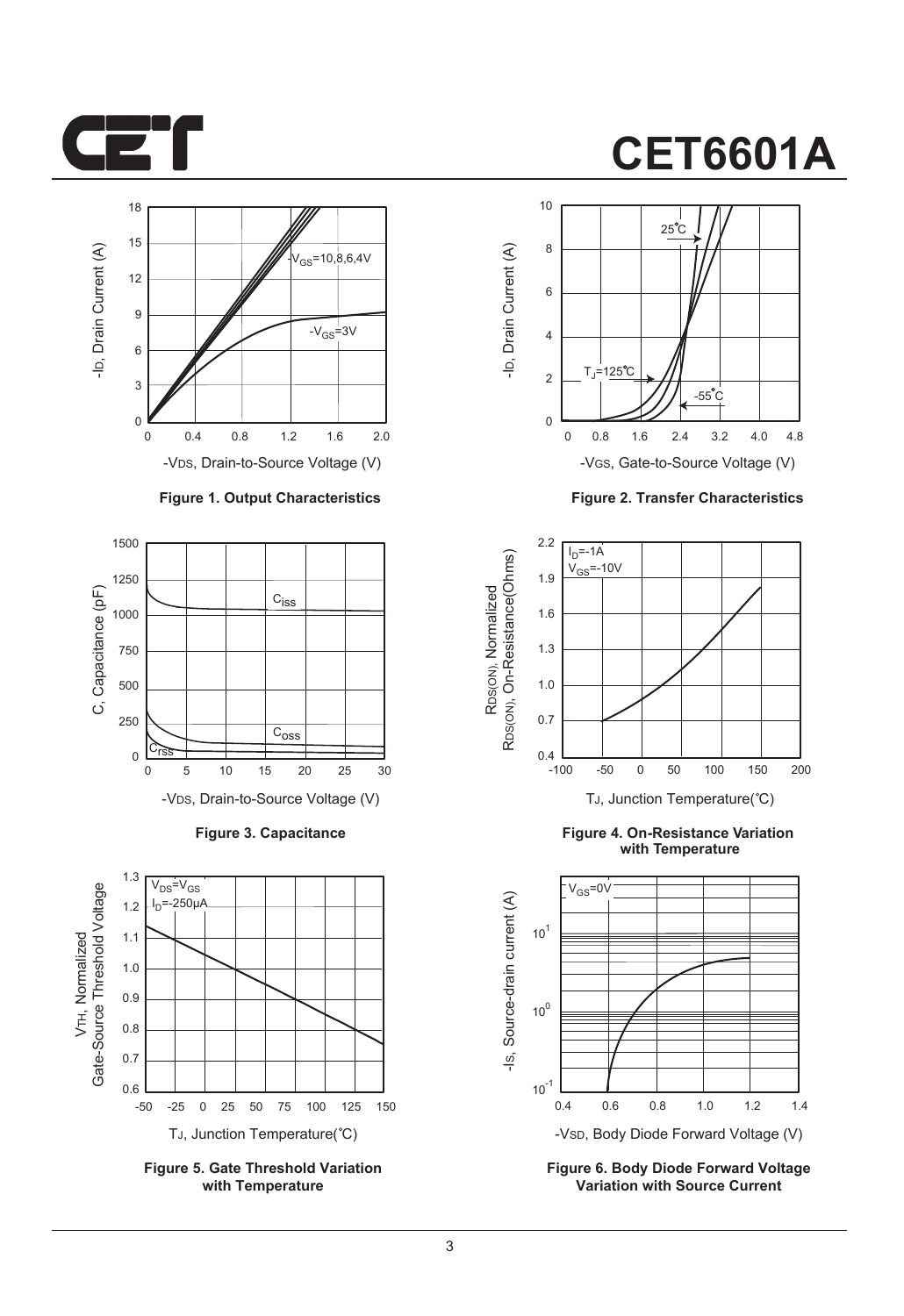



**Figure 7. Gate Charge**



**Figure 9. Breakdown Voltage Variation VS Temperature**







**Figure 8. Maximum Safe Operating Area**